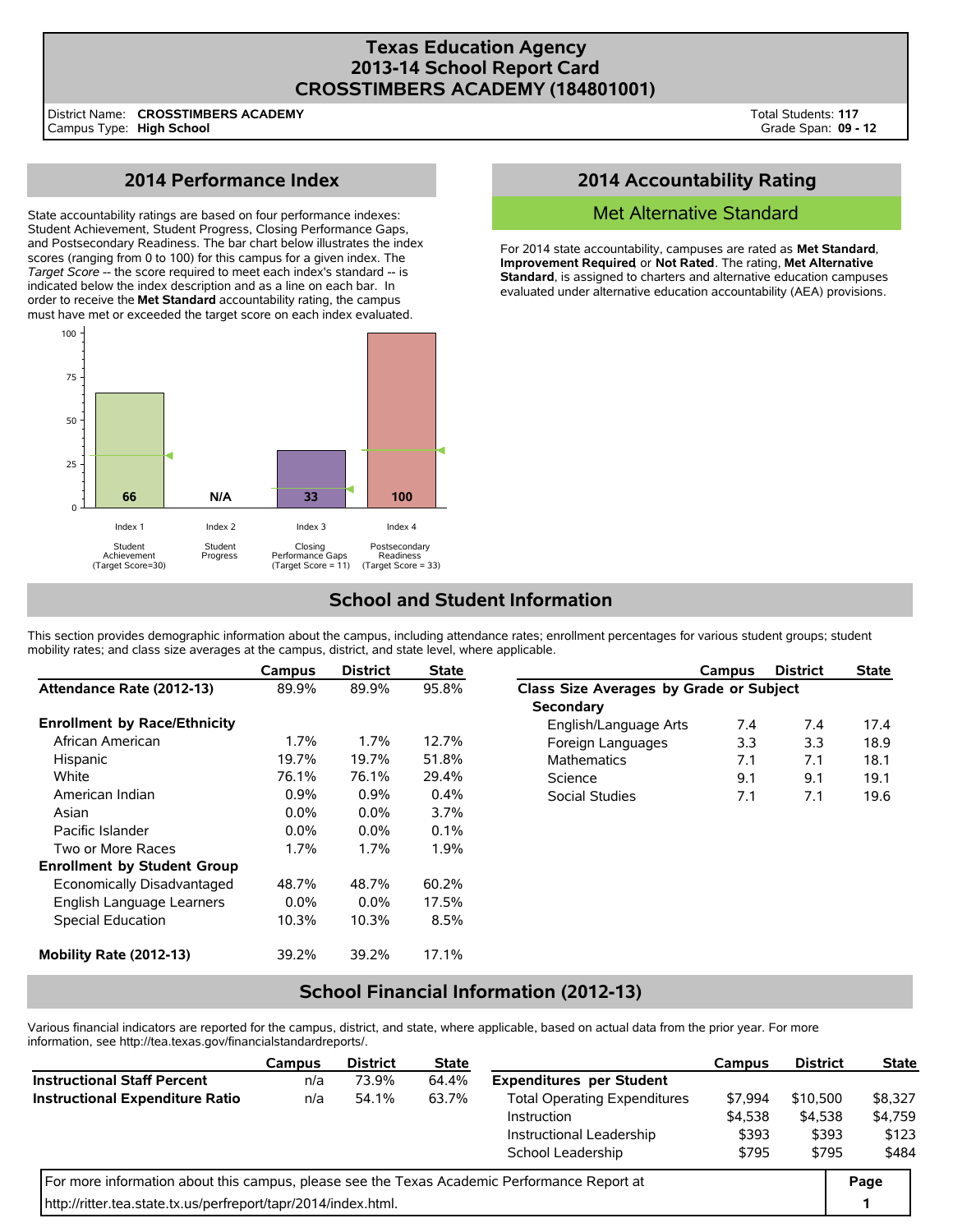**Texas Education Agency 2013-14 School Report Card**

#### **CROSSTIMBERS ACADEMY (184801001) CROSSTIMBERS ACADEMY**

|                                                                                     |      |              |        | All     | African                             |        |        | American |       | <b>Pacific</b> | Two or<br>More | Econ          |
|-------------------------------------------------------------------------------------|------|--------------|--------|---------|-------------------------------------|--------|--------|----------|-------|----------------|----------------|---------------|
|                                                                                     |      | <b>State</b> |        |         | District Students American Hispanic |        | White  | Indian   | Asian | Islander       | Races          | <b>Disadv</b> |
| STAAR Percent at Phase-in Satisfactory Standard or Above (Sum of All Grades Tested) |      |              |        |         |                                     |        |        | $\ast$   |       |                |                |               |
| All Subjects                                                                        | 2014 | 77%          | 66%    | 66%     | $\overline{\phantom{a}}$            | 42%    | 72%    |          |       |                | *              | 59%           |
|                                                                                     | 2013 | 77%          | 75%    | 75%     | 100%                                | 63%    | 76%    | $\ast$   |       |                |                | 66%           |
| Reading                                                                             | 2014 | 76%          | 54%    | 54%     | $\overline{a}$                      | $\ast$ | 60%    |          |       |                | $\ast$         | 41%           |
|                                                                                     | 2013 | 80%          | 73%    | 73%     |                                     | $\ast$ | 74%    |          |       |                |                | 67%           |
| Mathematics                                                                         | 2014 | 78%          | 81%    | 81%     |                                     | $\ast$ | 85%    |          |       |                | $\ast$         | 81%           |
|                                                                                     | 2013 | 79%          | 80%    | 80%     | $\ast$                              | 71%    | 80%    |          |       |                |                | 71%           |
| Science                                                                             | 2014 | 78%          | 67%    | 67%     |                                     | $\ast$ | 77%    |          |       |                | $\ast$         | 60%           |
|                                                                                     | 2013 | 82%          | 87%    | 87%     | $\ast$                              | $\ast$ | 89%    |          |       |                |                | 76%           |
| Social Studies                                                                      | 2014 | 76%          | 85%    | 85%     |                                     | $\ast$ | 87%    |          |       |                | $\overline{a}$ | 82%           |
|                                                                                     | 2013 | 76%          | 80%    | 80%     |                                     | $\ast$ | 80%    |          |       |                |                | 75%           |
| STAAR Percent at Postsecondary Readiness Standard(Sum of All Grades Tested)         |      |              |        |         |                                     |        |        |          |       |                |                |               |
| Two or More Subjects 2014                                                           |      | 41%          | 30%    | 30%     |                                     | $\ast$ | 35%    |          |       |                |                | 17%           |
| Reading                                                                             | 2014 | 45%          | 32%    | 32%     |                                     | $\ast$ | 38%    | $\ast$   |       |                | $\overline{a}$ | $\ast$        |
| Mathematics                                                                         | 2014 | 39%          | $\ast$ | $\star$ |                                     | $\ast$ | $\ast$ |          |       |                | $\overline{a}$ |               |
| Science                                                                             | 2014 | 43%          | $\ast$ | $\star$ |                                     | $\ast$ | $\ast$ |          |       |                | $\overline{a}$ |               |
| Social Studies                                                                      | 2014 | 39%          | $\ast$ | $\star$ |                                     |        | $\ast$ |          |       |                |                |               |
| STAAR Percent at Advanced Standard (Sum of All Grades Tested)                       |      |              |        |         |                                     |        |        |          |       |                |                |               |
| All Subjects                                                                        | 2014 | 15%          | $\ast$ | $\star$ |                                     | $\ast$ | $\ast$ |          |       |                | $\ast$         |               |
| Reading                                                                             | 2014 | 15%          | $\ast$ | $\star$ |                                     | $\ast$ | $\ast$ | $\ast$   |       |                | $\ast$         |               |
| Mathematics                                                                         | 2014 | 17%          |        | $\star$ |                                     | $\ast$ | $\ast$ |          |       |                | $\ast$         |               |
| Science                                                                             | 2014 | 14%          | $\ast$ | $\star$ |                                     | $\ast$ | $\ast$ |          |       |                | $\ast$         |               |
| Social Studies                                                                      | 2014 | 15%          | $\ast$ |         |                                     | $\ast$ | $\ast$ |          |       |                |                |               |
| <b>STAAR Percent Met or Exceeded Progress</b>                                       |      |              |        |         |                                     |        |        |          |       |                |                |               |
| <b>Mathematics</b>                                                                  | 2014 | 60%          |        |         |                                     |        | $\ast$ |          |       |                |                |               |
|                                                                                     | 2013 | 59%          |        |         |                                     |        | $\ast$ |          |       |                |                | n/a           |
| <b>STAAR Percent Exceeded Progress</b>                                              |      |              |        |         |                                     |        |        |          |       |                |                |               |
| <b>Mathematics</b>                                                                  | 2014 | 18%          | $\ast$ | $\star$ |                                     | $\ast$ | $\ast$ |          |       |                |                |               |
|                                                                                     | 2013 | 16%          | $\ast$ | $\star$ |                                     | $\ast$ | $\ast$ |          |       |                |                | n/a           |

'?' Indicates that the data for this item were statistically improbable, or were reported outside a reasonable range. '' Indicates zero observations reported for this group. '\*' Indicates results are masked due to small numbers to protect student confidentiality. 'n/a' Indicates data reporting is not applicable for this group.

For more information about this campus, please see the Texas Academic Performance Report at **Page Page** http://ritter.tea.state.tx.us/perfreport/tapr/2014/index.html. **2**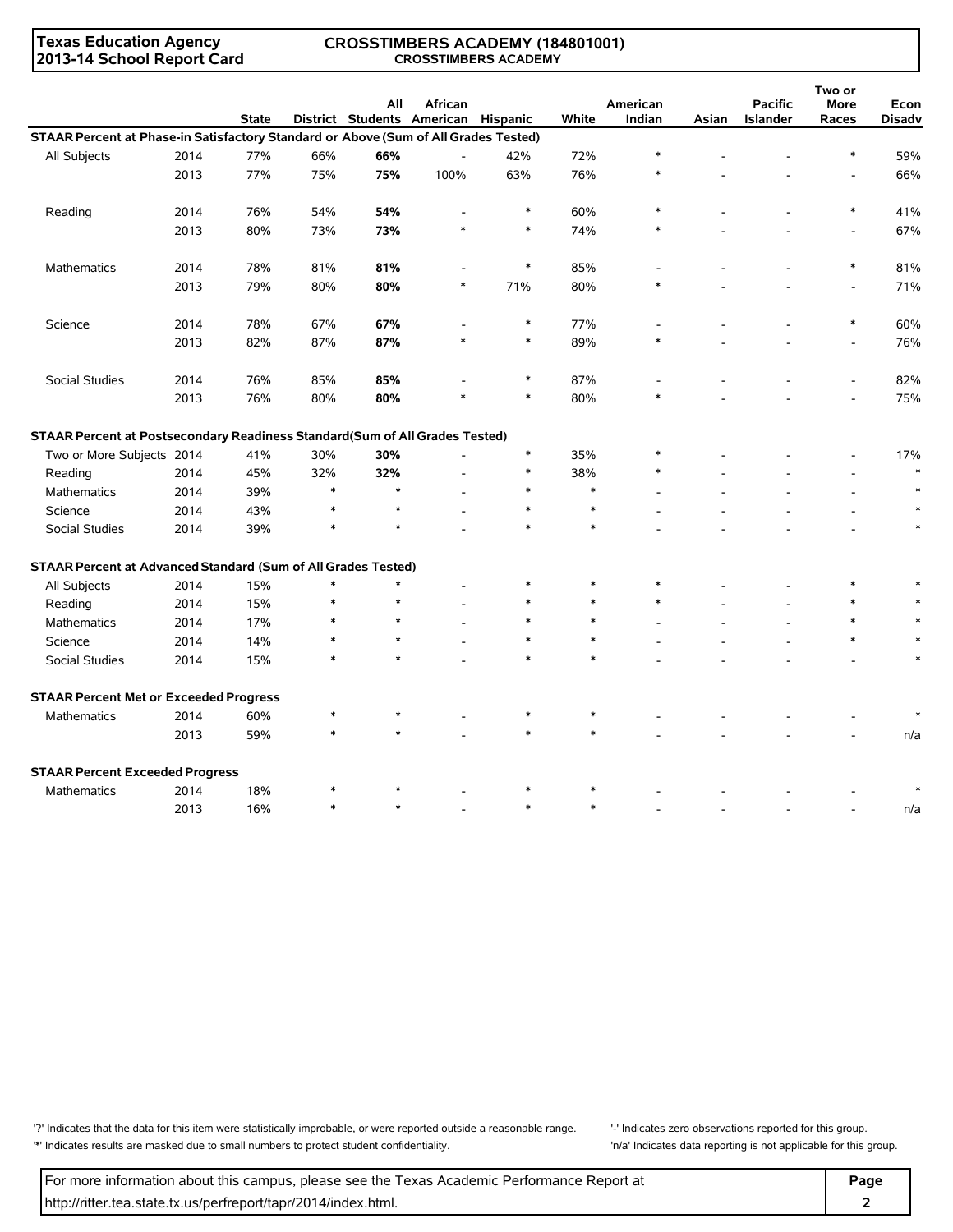### **Texas Education Agency 2013-14 School Report Card**

#### **CROSSTIMBERS ACADEMY (184801001) CROSSTIMBERS ACADEMY**

|                                             | <b>State</b> |        | All   | African<br>District Students American Hispanic |         | White | American<br>Indian | Asian          | <b>Pacific</b> | Two or<br><b>Islander More Races</b> | Econ<br><b>Disadv</b> |
|---------------------------------------------|--------------|--------|-------|------------------------------------------------|---------|-------|--------------------|----------------|----------------|--------------------------------------|-----------------------|
| Annual Dropout Rate (Gr 9-12)               |              |        |       |                                                |         |       |                    |                |                |                                      |                       |
| 2012-13                                     | 2.2%         | 2.1%   | 2.1%  | $\ast$                                         | $0.0\%$ | 1.7%  | $\ast$             | $\ast$         |                | $\ast$                               | 3.1%                  |
| 2011-12                                     | 2.4%         | 0.6%   | 0.6%  | $\ast$                                         | 0.0%    | 0.8%  | $\ast$             |                |                | $\ast$                               | 1.3%                  |
| 4-Year Longitudinal Rate (Gr 9-12)          |              |        |       |                                                |         |       |                    |                |                |                                      |                       |
| Class of 2013                               |              |        |       |                                                |         |       |                    |                |                |                                      |                       |
| Graduated                                   | 88.0%        | 83.7%  | 83.7% | $\overline{\phantom{a}}$                       | 80.0%   | 86.5% | $\ast$             |                |                | $\overline{\phantom{a}}$             | 76.2%                 |
| <b>Received GED</b>                         | 0.8%         | 0.0%   | 0.0%  | $\overline{\phantom{a}}$                       | 0.0%    | 0.0%  |                    |                |                | $\overline{\phantom{a}}$             | 0.0%                  |
| Continued HS                                | 4.6%         | 4.7%   | 4.7%  | $\overline{\phantom{a}}$                       | 0.0%    | 5.4%  | $\ast$             |                |                | $\overline{\phantom{a}}$             | 9.5%                  |
| Dropped Out                                 | 6.6%         | 11.6%  | 11.6% | $\overline{\phantom{a}}$                       | 20.0%   | 8.1%  | $\ast$             |                |                | $\overline{\phantom{a}}$             | 14.3%                 |
| Graduates and GED                           | 88.9%        | 83.7%  | 83.7% | $\overline{\phantom{a}}$                       | 80.0%   | 86.5% | $\ast$             |                |                | $\overline{\phantom{a}}$             | 76.2%                 |
| Grads, GED, & Cont                          | 93.4%        | 88.4%  | 88.4% | $\overline{\phantom{a}}$                       | 80.0%   | 91.9% | $\ast$             |                |                | $\overline{\phantom{a}}$             | 85.7%                 |
| Class of 2012                               |              |        |       |                                                |         |       |                    |                |                |                                      |                       |
| Graduated                                   | 87.7%        | 79.2%  | 79.2% | $\ast$                                         | $\ast$  | 78.7% | $\ast$             |                |                | $\overline{\phantom{a}}$             | 70.8%                 |
| <b>Received GED</b>                         | 1.0%         | 0.0%   | 0.0%  | $\ast$                                         | $\ast$  | 0.0%  | $\ast$             |                |                | $\overline{\phantom{a}}$             | 0.0%                  |
| Continued HS                                | 5.0%         | 13.2%  | 13.2% | $\ast$                                         | $\ast$  | 12.8% | $\ast$             |                |                | $\overline{\phantom{a}}$             | 20.8%                 |
| Dropped Out                                 | 6.3%         | 7.5%   | 7.5%  | $\ast$                                         | $\ast$  | 8.5%  | $\ast$             |                |                | $\overline{a}$                       | 8.3%                  |
| Graduates and GED                           | 88.7%        | 79.2%  | 79.2% | $\ast$                                         | $\ast$  | 78.7% | $\ast$             |                |                | $\blacksquare$                       | 70.8%                 |
| Grads, GED, & Cont                          | 93.7%        | 92.5%  | 92.5% | $\ast$                                         | $\ast$  | 91.5% | $\ast$             |                |                | $\overline{\phantom{a}}$             | 91.7%                 |
| 5-Year Extended Longitudinal Rate (Gr 9-12) |              |        |       |                                                |         |       |                    |                |                |                                      |                       |
| Class of 2012                               |              |        |       |                                                |         |       |                    |                |                |                                      |                       |
| Graduated                                   | 90.4%        | 88.7%  | 88.7% | $\ast$                                         | $\ast$  | 89.1% | $\ast$             |                |                |                                      | 83.3%                 |
| <b>Received GED</b>                         | 1.2%         | 0.0%   | 0.0%  | $\ast$                                         | $\ast$  | 0.0%  | $\ast$             |                |                | $\overline{\phantom{a}}$             | 0.0%                  |
| Continued HS                                | 1.3%         | 1.9%   | 1.9%  | $\ast$                                         | $\ast$  | 0.0%  | *                  |                |                | $\overline{\phantom{a}}$             | 4.2%                  |
| Dropped Out                                 | 7.1%         | 9.4%   | 9.4%  | $\ast$                                         | $\ast$  | 10.9% | $\ast$             |                |                | $\overline{\phantom{a}}$             | 12.5%                 |
| Graduates and GED                           | 91.6%        | 88.7%  | 88.7% | $\ast$                                         | $\ast$  | 89.1% | $\ast$             |                |                | $\overline{a}$                       | 83.3%                 |
| Grads, GED, & Cont                          | 92.9%        | 90.6%  | 90.6% | $\ast$                                         | $\ast$  | 89.1% | $\ast$             |                |                | $\overline{\phantom{a}}$             | 87.5%                 |
| Class of 2011                               |              |        |       |                                                |         |       |                    |                |                |                                      |                       |
| Graduated                                   | 89.1%        | 90.9%  | 90.9% | $\ast$                                         | $\ast$  | 88.9% | $\ast$             |                | $\ast$         | $\overline{\phantom{a}}$             | 88.0%                 |
| <b>Received GED</b>                         | 1.4%         | 1.8%   | 1.8%  |                                                | $\ast$  | 2.2%  | $\ast$             |                |                | $\overline{\phantom{a}}$             | 0.0%                  |
| Continued HS                                | 1.6%         | 0.0%   | 0.0%  | $\ast$                                         | $\ast$  | 0.0%  | $\ast$             |                |                | $\overline{a}$                       | 0.0%                  |
| Dropped Out                                 | 7.9%         | 7.3%   | 7.3%  | $\ast$                                         | $\ast$  | 8.9%  | $\ast$             | $\overline{a}$ | $\ast$         | $\overline{\phantom{a}}$             | 12.0%                 |
| Graduates and GED                           | 90.5%        | 92.7%  | 92.7% | $\ast$                                         | $\ast$  | 91.1% | $\ast$             | $\overline{a}$ | $\ast$         | $\overline{\phantom{a}}$             | 88.0%                 |
| Grads, GED, & Cont                          | 92.1%        | 92.7%  | 92.7% | $\ast$                                         | $\ast$  | 91.1% | $\ast$             |                | $\ast$         | $\overline{a}$                       | 88.0%                 |
| RHSP/DAP Graduates (Longitudinal Rate)      |              |        |       |                                                |         |       |                    |                |                |                                      |                       |
| Class of 2013                               | 83.5%        | 61.1%  | 61.1% |                                                | 25.0%   | 65.6% | ∗                  |                |                |                                      | 62.5%                 |
| Class of 2012                               | 82.9%        | 71.4%  | 71.4% | $\ast$                                         | $\ast$  | 70.3% | ∗                  |                |                |                                      | n/a                   |
| <b>SAT/ACT Results</b><br>Tested            |              |        |       |                                                |         |       |                    |                |                |                                      |                       |
| Class of 2013                               | 63.8%        | 4.8%   | 4.8%  |                                                | 14.3%   | 2.9%  |                    |                |                |                                      | 0.0%                  |
| Class of 2012                               | 66.9%        | 11.9%  | 11.9% |                                                | $\ast$  | 13.5% |                    |                |                |                                      | 11.1%                 |
| At/Above Criterion                          |              |        |       |                                                |         |       |                    |                |                |                                      |                       |
| Class of 2013                               | 25.4%        | $\ast$ |       |                                                |         |       |                    |                |                |                                      |                       |
| Class of 2012                               | 24.9%        | 20.0%  | 20.0% |                                                |         | 20.0% |                    |                |                |                                      |                       |
| Average ACT Score                           |              |        |       |                                                |         |       |                    |                |                |                                      |                       |
| Class of 2013                               | 20.6         |        |       |                                                |         |       |                    |                |                |                                      |                       |
| Class of 2012                               | 20.5         |        |       |                                                |         |       |                    |                |                |                                      |                       |

'?' Indicates that the data for this item were statistically improbable, or were reported outside a reasonable range. | locates zero observations reported for this group. '\*' Indicates results are masked due to small numbers to protect student confidentiality. 'n/a' Indicates data reporting is not applicable for this group.

For more information about this campus, please see the Texas Academic Performance Report at **Page Page** http://ritter.tea.state.tx.us/perfreport/tapr/2014/index.html. **3**